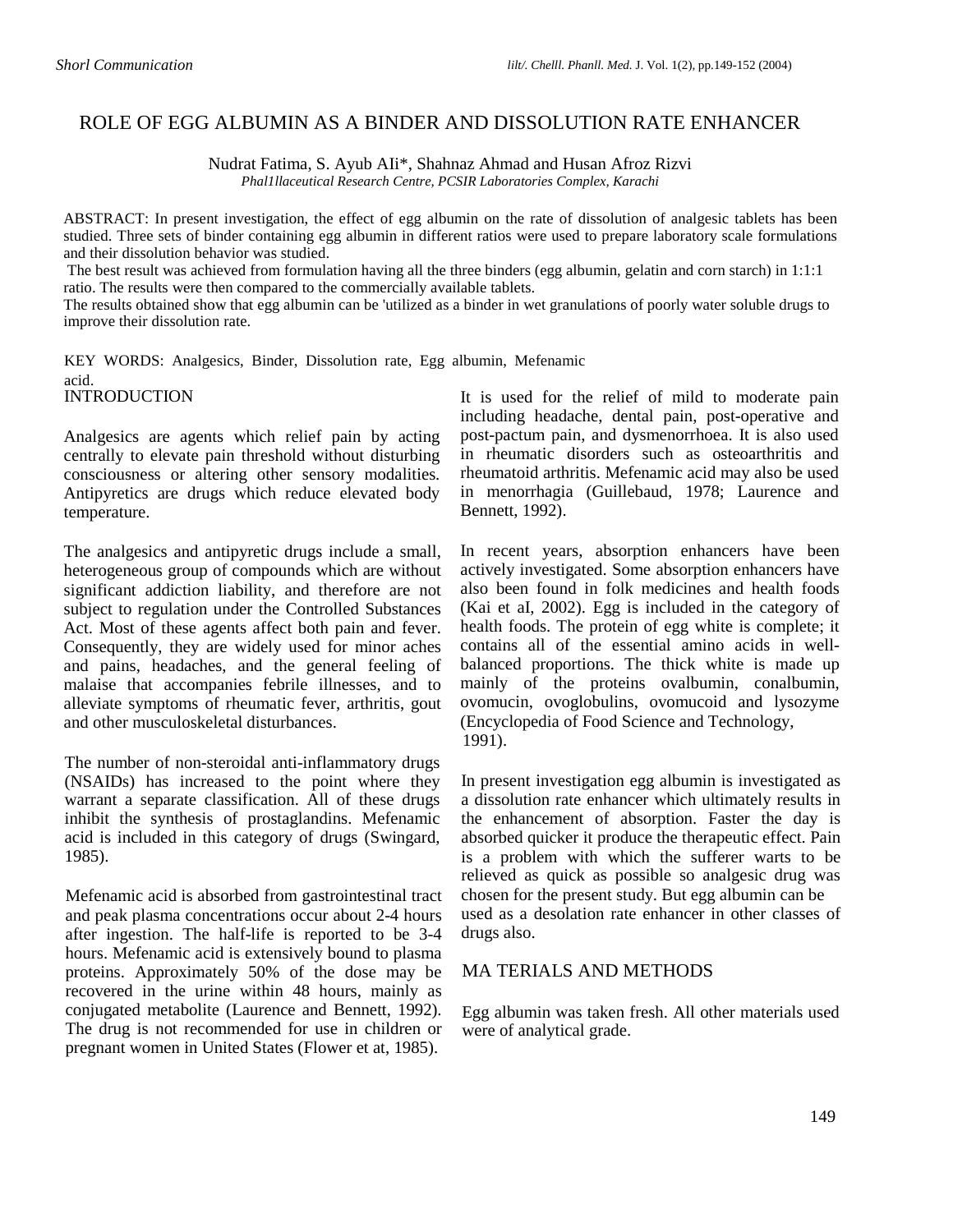#### *Fatima et al.*

...

Wet granulation method was used to prepare tablets on laboratory scale. There were in total three types of formulations. Formulation no. 1 (AI) contained egg albumin, gelatin and com starch in 1: 1: 1 ratio, Formulation no. 2 (A2) contained egg albumin and com starch in 2:1 ratio and formulation no. 3 (A3) contained egg albumin and gelatin in 2: 1 ratio.

All formulations were compressed at same pressure. Each batch was tested for official and unofficial tests.

Paddle method at 100 rpm rpm was used for dissolution studies and the dissolution medium was 0.1 N Hcl. All other specIfication were according to the individual monograph stated in British Pharmacopoeia (1999).

### RESULTS AND DISCUSSION

Pharmaceutical tablets are dosage forms which are evaluated on the basis of pharmacopoeial and nonpharmacopoeial tests. Pharmacopoial tests are

uniformity of weight, hardness, % drug content, disintegration time and rate of release of drug from tablets. The unofficial tests are thickness, diameter and friability evaluation which are generally performed to minimize appearance problem, to assure that tablets can be accurately counted by filling equipment and to bear adequate packaging and shipping force.

These tests were performed on all the experimental batches and compared with commercially available tablets of same strength. The analytical data is provided in table 1 and table 2.

In our experimental tablets formulation no. 1 of mefenamic acid tablets 250 mg showed the best results as regard to the rate of release of drug.

From the results it was found that the tablets were of an average weight 600mg (;t 5%) which is in agreement with the BP limits. The deviation in thickness and diameter is within I 5 %. This is tolerable for the normal manufacturing practices.

| FORM.          | AV.WT.            | AV.TH.    | AV.DIA.    | A V. HARD  | <b>FRIA</b> | %DRUG CON. | D.T.   |
|----------------|-------------------|-----------|------------|------------|-------------|------------|--------|
| Al             | 599 <sub>mg</sub> | $3.27$ mm | 12.32mm    | $10.05$ Kg | .27%        | 99.4%      | Omin.  |
| A2             | 604mg             | $3.35$ mm | 12.37mm    | $7.10$ Kg  | 1.3%        | 98.9%      | 10min. |
| A <sub>3</sub> | 602mg             | $3.82$ mm | $12.01$ mm | 14.10Kg    | 0.22%       | 100.19%    | 15min. |
| A <sub>4</sub> | 594 <sub>mg</sub> | 3.88mm    | 12.02mm    | $9.66$ Kg  | 0.57%       | 100.38%    | 10min. |

Table 1

Al  $\equiv$  Mefenamic acid tablets 250mg experimental formulation no. 1 A2  $\equiv$ 

Mefenamic acid tablets 250mg experimental formulation no. 2 A3  $=$ 

Mefenamic acid tablets 250mg experimental formulation no. 3

 $A4 =$  Mefenamic acid tablets 250mg by Parke Davis (Ponstan 250mg)

| Table 2 |                                         |  |  |  |  |  |  |  |
|---------|-----------------------------------------|--|--|--|--|--|--|--|
|         | % Dissolution of different formulations |  |  |  |  |  |  |  |

|                | % Drug dissolved in minutes |      |      |                          |      |      |      |  |  |
|----------------|-----------------------------|------|------|--------------------------|------|------|------|--|--|
| Formulations   |                             | 10   | 15   | 20                       | 25   | 30   | 40   |  |  |
| Al             | 45.0                        | -    | 70.2 | 72.0                     | 82.2 | 93.6 |      |  |  |
| A2             | 40.5                        | 52.4 | 61.8 | $\overline{\phantom{a}}$ | 72.5 | 91.8 |      |  |  |
| A <sub>3</sub> | 30.4                        | 40.5 |      | 59.6                     |      | 65.1 | 76.5 |  |  |
| A4             | 54.0                        |      | 64.8 |                          | 72.0 | 86.4 | 90.0 |  |  |

 $AI = Metenamic acid tablets 250mg experimental formulation no. 1 A2$ 

 $=$  Mefenamic acid tablets 250mg experimental formulation no. 2 A3  $=$ 

Mefenamic acid tablets 250mg experimental formulation no. 3

 $A4 =$  Mefenamic acid tablets 250mg by Parke Davis (Ponstan 250mg)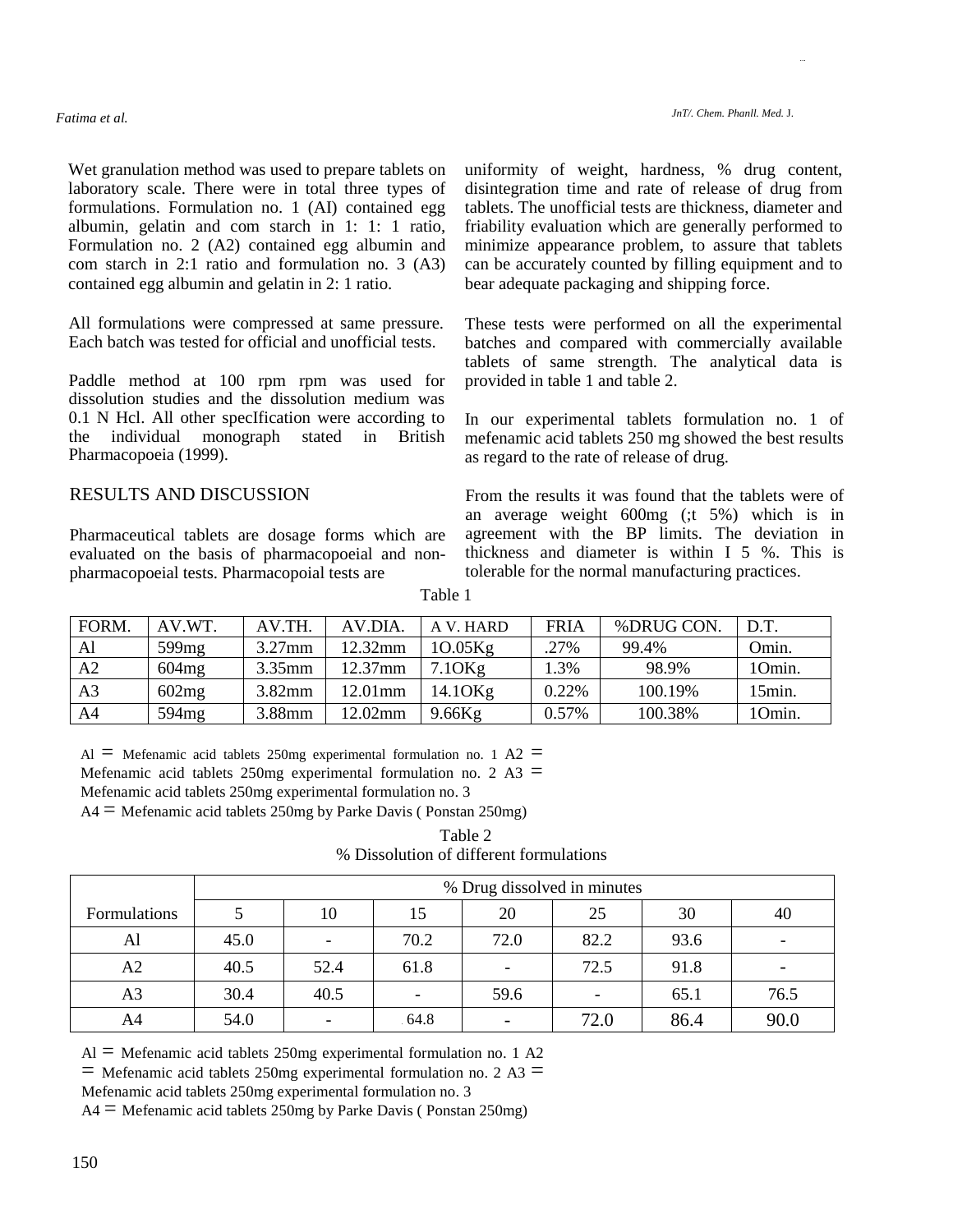In all formulations values for active ingredient are within .i: 2.5% that is in confirmation with the limits given in BP (1999) i.e, j:7.5% for 250 mg tablets. When the tablets were evaluated for the uniformity of hardness, it was found that all tablets lie within xj:2S limits. Table 1 shows that, the greater the hardness of the tablets, the lesser is the percentage friability. The possible reason for this result may be that at high compressional force the granules are packed strongly together and there is low degree of crumbling during friability test. Percentage friability of all the formulations prepared in laboratory lies within the limits i.e, within 1 % except formulation no. 2 which is 1.3%. The possible reason for this result may be low compressional force or less quantity of binder solution.

The disintegration time determines whether tablets or capsules disintegrate within prescribed time when placed in a liquid medium under the prescribed experimental conditions (King and Schwartz, 1985). The disintegration time of our experimental formulations lie between 10-15 minutes which is within BP limits.

Like the disintegration test, the dissolution test does provide a means of control in assuring that a given tablet formulation is the same as regards dissolution as the batch of tablets shown initially to be clinically effective. It also provides an invitro control procedure to eliminate variations among production batches (Banker and Anderson, 1986). It is clear from Table 2 that the dissolution rate of mefenamic acid tablets containing egg albumin as a binder is increased. This result is in concordant with the results obtained by Teruko Imai et. al that egg albumin is useful for the enhancement of the apparent absorption rate following the dissolution of some poorly water soluble acidic drugs in GI tract (Teruko et aI, 1989).

Instead of egg albumin many other polymers were also used as dissolution rate enhancers.

Teruko et al enhanced dissolution rate of several acidic and basic drugs by preparing kneaded mixtures of drug witl, water soluble gelatin (lmai, T. 1989). Kenya et at 1989 used PVP and 13 cyclodextrin to enhance the dissolution rate of tolbutamide (Kenya. et at 2000).

Zhijan. Xiaodong et al conjugated acetyl salicylic acid into polymers like poly hydroxyalkyl aspartamide which showed faster drug release (Zhijan, 1999).

# **CONCLUSION**

Since the drug absorption and physiological availability depend on having the drug substance in dissolved state, different polymers are introduced into formulation to enhance the dissolution rate. Synthetic polymers like PVP, sodium CMC, HPMC, sodium lauryl sulfate, 13 cyclodextrin etc. are used for this purpose. Beside these polymers egg albumin is a desirable as a carrier from the view point of safety and the fact that it is a naturally occurring polymer. The solubilities of poorly water soluble drugs are found to be increased by utilizing egg albumin as a water soluble carrier.

#### References

- Banker GS, Anderson NR 1986 Tablets. In: (The theory and practice of industrial pharmacy), eds Lachman L, Lieberman HA, Kanig JL. Lea & Febiger, Phil adelphia, 3rt! ed .pp 293-345.
- British pharmacopoeia 1999 voLI. The Stationary Office, London-pp 1088-1089. Egg and egg products. In: (Encyclopedia of Food Science and Technology),199L ed Hui YH. John Wiley and sons Inc. New york vol. 2, pp 671- 678.
- Flower RJ, Moncada S, Vane JR, 1985 Analgesic antipyretic and anti in fulminatory agents; Drugs employed in the treatment of gout.In: (The pharmacological basis of therapeutics). eds. Gilman AG, Goodman LS, Rail TW, Murad F.
- Macmillan ~ublishing company, Newyork N.Y. 10022,71 ed.3pp674-715. .
- Guillebaud J, 1978 Reduction of mefenamic acid of increased menstrual blood loss associated with intrauterine contraception. *Br.}. Obste. Gynace* 85 (i) 53-62.
- Kai M, Hayashi K, Kaida I. Aki H , Yamamoto M 2002 Permeation-enhancing effect of Aloe-emodin Anthrane on watersoluble and poorly permeable compounds in rat colonic mucosa. Biol. *Phanll.* Bull. 25 (12) 1608- 1613.
- Kenya K ,Fumitoshi H, Hidetoshi A, Kaneto U 2000, Effects of aging on crystallization, dissolution and absorption characteristics of amorphous tolbutamide-2 hydroxy propyl -13- cyclodextrin complex. *Chem.. pharm.* Bull. 48 (5) 646-650.
- King RE. Schwartz JB. 1985, Oral solid dosage forms In : (Remigton's Pharmaceutical Sciences). ed. Gennaro AR. Mack publishing company. Easton Pennsylvania 18042.17lhed.,pp 1603-1632.